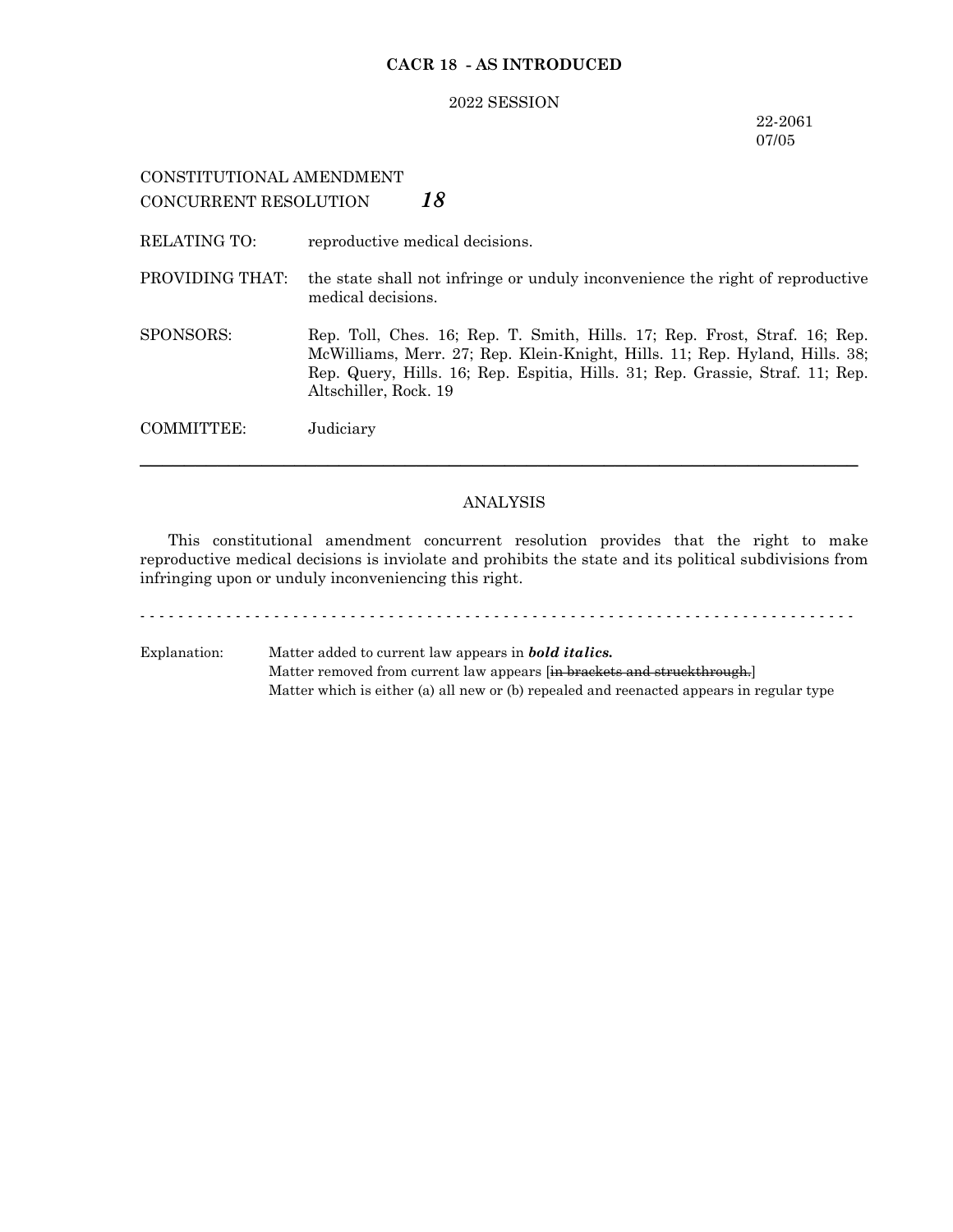### **CACR 18 - AS INTRODUCED**

### STATE OF NEW HAMPSHIRE

*In the Year of Our Lord Two Thousand Twenty Two*

#### CONCURRENT RESOLUTION PROPOSING CONSITUTIONAL AMENDMENT

RELATING TO: reproductive medical decisions.

PROVIDING THAT: the state shall not infringe or unduly inconvenience the right of reproductive medical decisions.

> *Be it Resolved by the House of Representatives, the Senate concurring, that the Constitution of New Hampshire be amended as follows:*

I. That the first part of the constitution be amended by inserting after article 2-b the following new article: 1 2

[Art.] 2-c. [Right of Reproductive Health.] The right to make personal reproductive medical decisions is inviolate and fundamental to the human condition. Neither the State nor any political subdivision shall infringe upon or unduly inconvenience this right. 3 4 5

II. That the above amendment proposed to the constitution be submitted to the qualified voters of the state at the state general election to be held in November, 2022. 6 7

III. That the selectmen of all towns, cities, wards and places in the state are directed to insert in their warrants for the said 2022 election an article to the following effect: To decide whether the amendments of the constitution proposed by the 2022 session of the general court shall be approved. 8 9 10 11

12

IV. That the wording of the question put to the qualified voters shall be:

"Are you in favor of amending the first part of the constitution by inserting after article 2-b a new article to read as follows: 13 14

[Art.] 2-c. [Right of Reproductive Health.] The right to make personal reproductive medical decisions is inviolate and fundamental to the human condition. Neither the State nor any political subdivision shall infringe upon or unduly inconvenience this right." 15 16 17

V. That the secretary of state shall print the question to be submitted on a separate ballot or on the same ballot with other constitutional questions. The ballot containing the question shall include 2 squares next to the question allowing the voter to vote "Yes" or "No." If no cross is made in either of the squares, the ballot shall not be counted on the question. The outside of the ballot shall be the same as the regular official ballot except that the words "Questions Relating to Constitutional Amendments proposed by the 2022 General Court" shall be printed in bold type at the top of the ballot. 18 19 20 21 22 23 24

VI. That if the proposed amendment is approved by 2/3 of those voting on the amendment, it becomes effective when the governor proclaims its adoption. 25 26

VII. Voters' Guide. 27